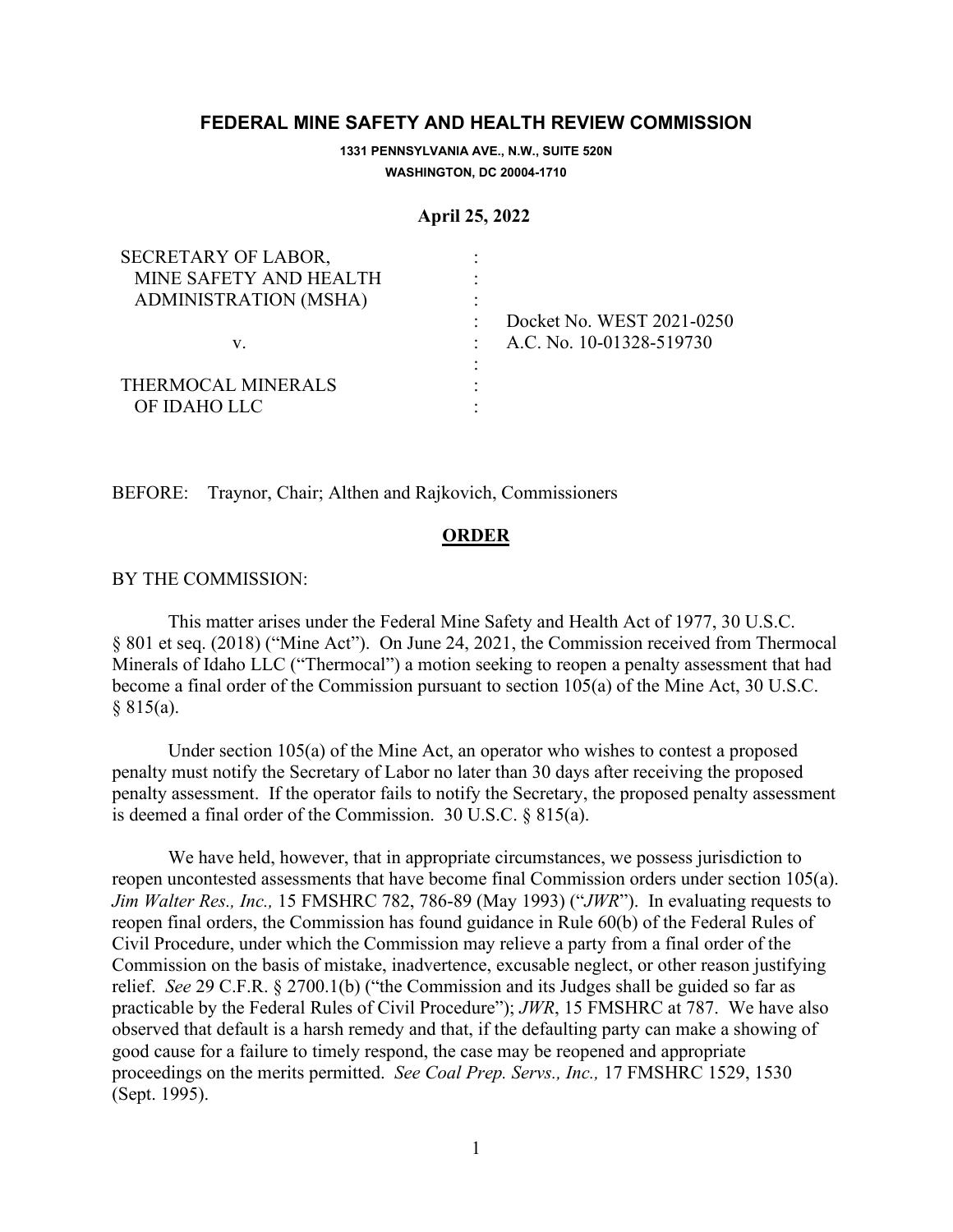Records of the Department of Labor's Mine Safety and Health Administration ("MSHA") indicate that the proposed assessment was delivered on August 17, 2020, and became a final order of the Commission on September 16, 2020. Thermocal asserts that the mine recently came under new management, and the previous manager failed to relay the assessment paperwork to the new manager before leaving his position. Accordingly, Thermocal did not learn of the assessment until May 2021, when it received a debt collection letter from the Department of the Treasury. The Secretary does not oppose the request to reopen, but urges the operator to take steps to ensure that future penalty contests are timely filed.

Having reviewed Thermocal's request and the Secretary's response, we find that the failure to timely respond was due to a mistake of a former employee and excusable neglect arising from a change in management, conditions which are unlikely to recur. In the interest of justice, we hereby reopen this matter and remand it to the Chief Administrative Law Judge for further proceedings pursuant to the Mine Act and the Commission's Procedural Rules, 29 C.F.R. Part 2700. Accordingly, consistent with Rule 28, the Secretary shall file a petition for assessment of penalty within 45 days of the date of this order. *See* 29 C.F.R. § 2700.28.

 $\overline{\phantom{a}}$ mur R. Traynor, II

William & althen

liam I. Althen, Commissioner

 $\mathscr{L}/\mathscr{M}/\mathscr{N}/\mathscr{D}$ Marco M. Rajkovich, Jr., Commissioner